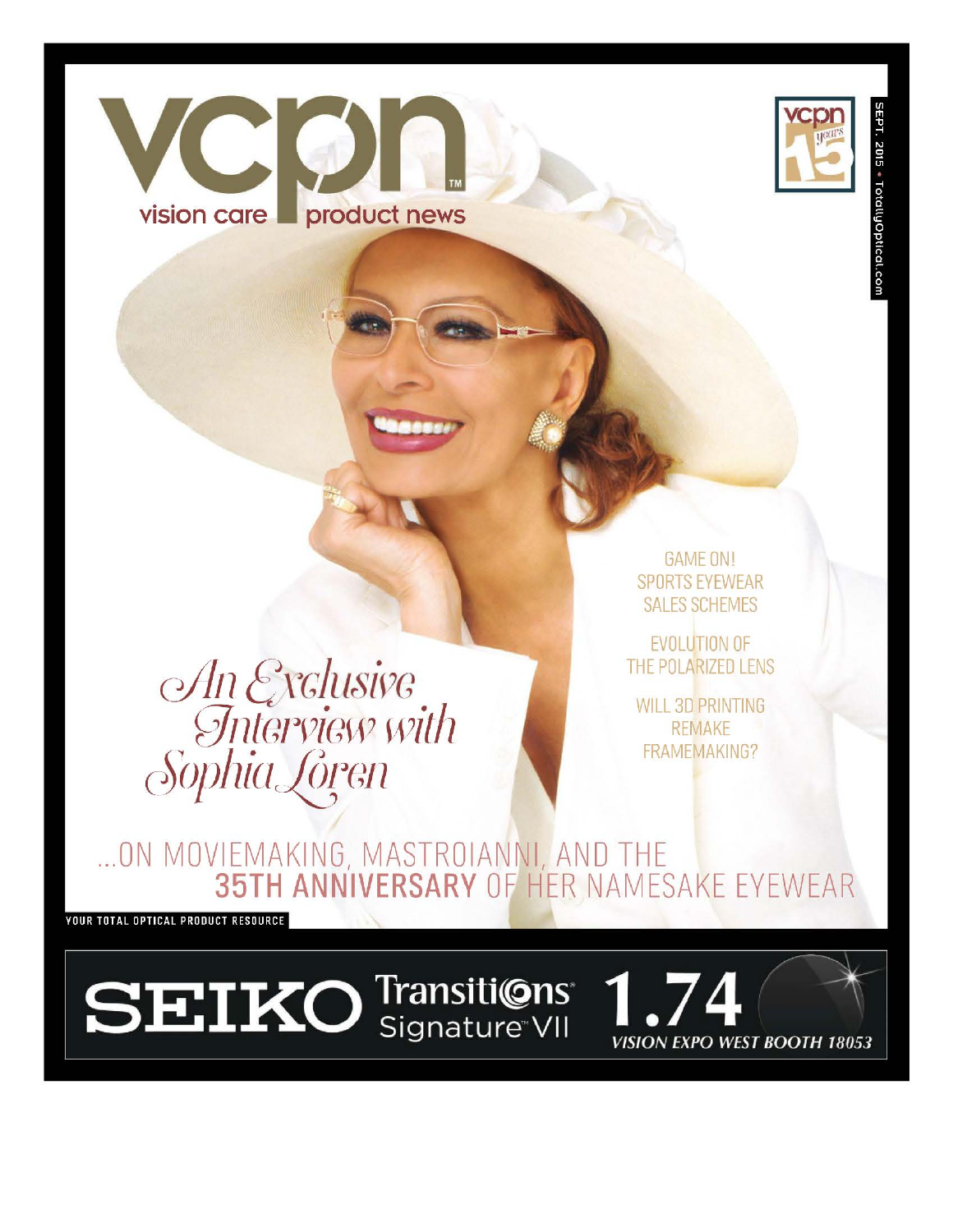

LAUNCHES, PROMOTIONS, MERCHANDISING, EVENTS, AND OTHER THINGS TO KEEP YOU IN THE KNOW



**CAMPAIGN** U2 lead singer Bono has teamed up with

Revo and the Brien Holden Vision Institute for a vision impairment and blindness initiative, "Buy Vision, Give Sight." The campaign will help raise \$10 million for exams and glasses and to build eyecare services in underserved communities around the world. With every pair of Revos sold, \$10 will be donated to Buy Vision, Give Sight. Revo, 888-940-REVO, revo.com.

RACK UP FREQUENT-FLIER MILES

The HKTDC Hong Kong Optical Fair takes place Nov. 4-6 at the Hong Kong Convention and Exhibition Centre with an anticipated 720 global exhibitors taking part in the show. An event highlight, the Brand Name Gallery, will showcase 200 top-of-the-line manufacturers. Hong Kong Trade Development Council, 212-838-8688, hktdc.com/ fair/hkopticalfair-en/HKTDC-Hong-Kong-Optical-Fair.html.

**FALL LINEUP** Showing the latest frames from the Pivotal Force Series, Marchon rolls out its Flexon national TV campaign geared to men who are tech-savvy and desire durability and value. The 30-second spot projects a stylish and contemporary look. Marchon Eyewear, 800-645-1300, marchon.com.



**NAME THAT LENS** The Vision Council's 2015/2016 Progressive Identifier book comprises graphics for 160 lens designs-including custom progressives-distributed in the U.S. and Canada. The engraved markings indicate the supplier, name, material, filter, and corridor lengths. There are also diagrams that show the relative position of the fitting cross and the lens suppliers' recommended minimum fitting height.



The Vision Council, 703-548-4560, thevisioncouncil.org.

**WEStGroupE** 



**DERIGO VISION S.P.A. INKS DEAL TO PRODUCE NINA** .....<br>SUNWEAR COLLECTIONS **AUNCHING THIS FALL** 

**KEEPING IT SIMPLE** Easier to navigate and completely responsive, WestGroupe's new and improved website offers minimal scrolling and resizing for a more userfriendly experience. The site's handy features-creating custom catalogs, placing online orders, and seeing upcoming events-have stayed the same. WestGroupe, 800-361-6220, westgroupe.com.



THE FIRST PERSON TO EVER HAVE BLUE EYES LIVED AROUND 6,000 TO 10,000 YEARS AGO. BACK THEN, EVERYONE HAD BROWN EYES.

38 // SEPTEMBER 2015

**VCPN TOTALLYOPTICAL COM**